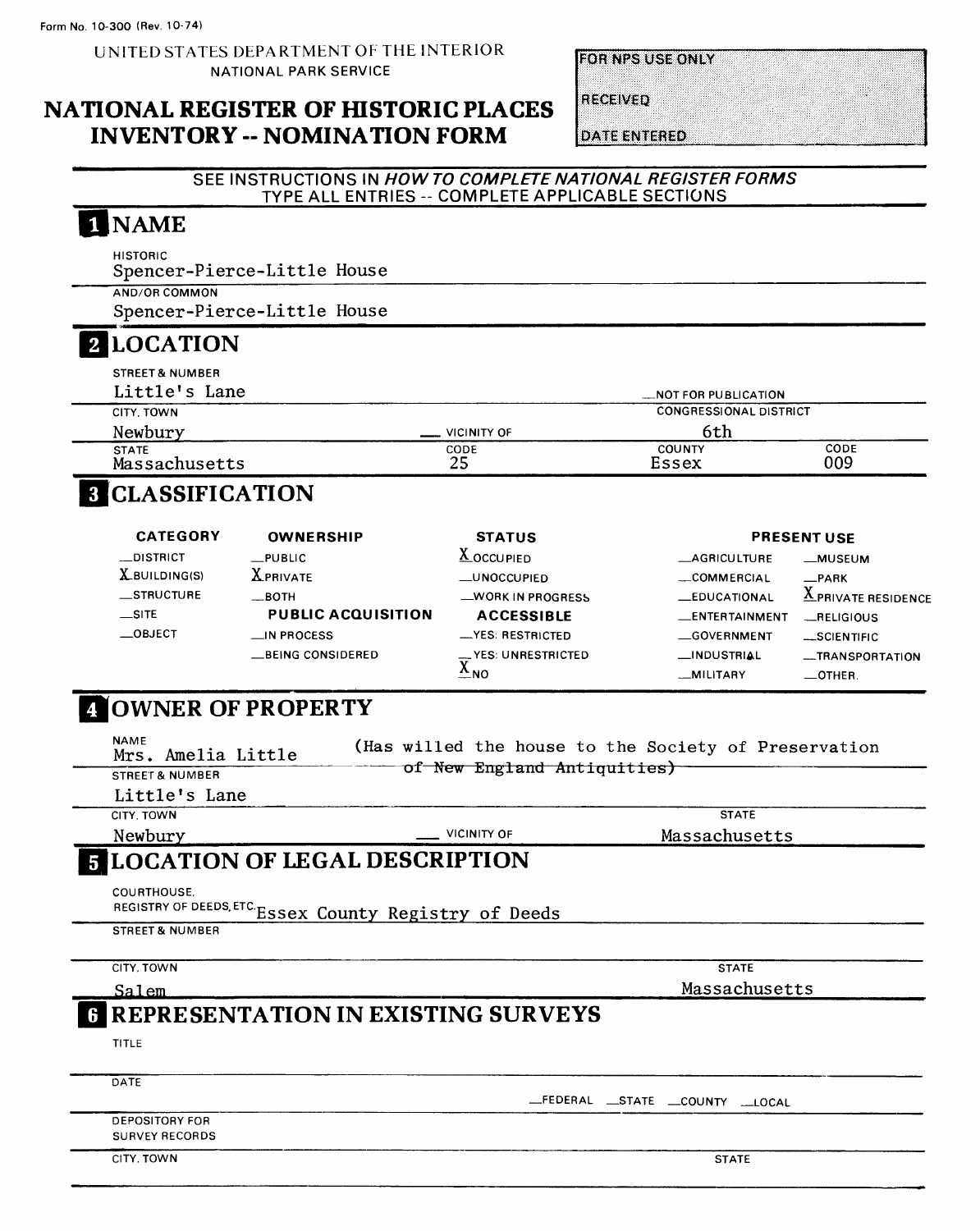

|                       | <b>CONDITION</b>    | <b>CHECK ONE</b> | <b>CHECK ONE</b>      |
|-----------------------|---------------------|------------------|-----------------------|
| $\triangle$ EXCELLENT | <b>DETERIORATED</b> | _UNALTERED       | <b>XORIGINAL SITE</b> |
| $\equiv$ GOOD         | __RUINS             | <b>AALTERED</b>  | __MOVED<br>DATE       |
| __FAIR                | __UNEXPOSED         |                  |                       |

DESCRIBETHE PRESENT AND ORIGINAL (IF KNOWN) PHYSICAL APPEARANCE

The original portion of the house is a two-and-a-half story stone structure, built in the form of a cross, with a large central chimney. The walls, two feet thick, are comprised of granite interspersed with other kinds of field stone and brick, over which a thick overlay of plaster was placed. A two-story entrance porch projects from the center of the main (south) five-bay facade. There are two windows and a niche in the second story of this projection and the main entrance below is through an arched brick doorway. The entrance door, which has 24-inch wrought iron hinges, is divided into two sections like a Dutch door, and each section opens independently of the other. The upper portion of the door was at one time protected by a heavy inner shutter that was arranged to be lowered from the ceiling into place. The original hinges for this shutter are still in place and the marks of the pulley, through which ran the operating cords, are also still visible. The floor of the outer porch is formed of small square tiles. A second set of doors, fastened by a heavy bar, separates the outer from the inner entry. In the small inner central porch a wide stairway with elaborate woodwork winds up around the brick chimney in two turns to the second floor.

This section of the house has the typical two-room floor plan of a 17th century central chimney structure, with the parlor and original kitchen or hall located on either side of the central chimney. To the left of the inner porch is the living room (once the inner kitchen) and to the right, the dining room (once the parlor). Each room is about 20 feet square. The windows have interior shutters, and in the dining room there are deep window seats. The ceilings of both rooms are low, the heavy summer beams and girts are exposed, and there is some paneling. The same room plan is repeated on the second floor. A large two-story wing containing the outer (present) kitchen projects to the north from the center rear of the original house. This wing has a huge exterior brick chimney with a 10 foot-wide stone foundation at its northern end.

In 1797 Captain Offin Boardman, Jr. acquired the house and enlarged it by adding the present two-and-a-half story frame west wing. Built on the main axis, this wing ajoins the west end of the original stone house. Rooms in this newer section are paneled in the Georgian style.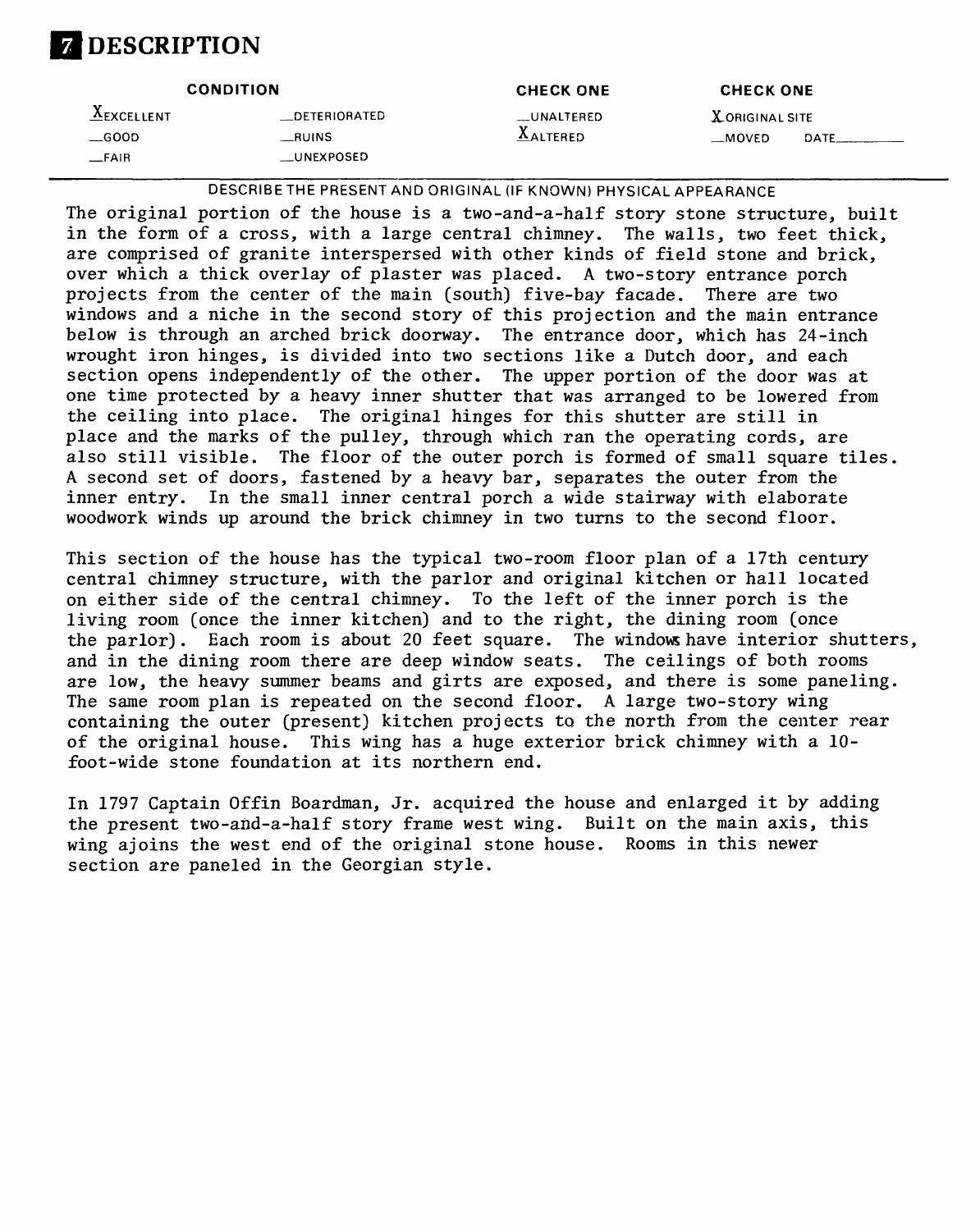

| PERIOD              |                         | AREAS OF SIGNIFICANCE -- CHECK AND JUSTIFY BELOW |                        |                          |
|---------------------|-------------------------|--------------------------------------------------|------------------------|--------------------------|
| <b>LPREHISTOPIC</b> | _ARCHEOLOGY-PREHISTORIC | COMMUNITY PLANNING                               | LANDSCAPE ARCHITECTURE | RFLIGION                 |
| $-1400-1499$        | _ARCHEOLOGY-HISTORIC    | CONSERVATION                                     | $\equiv$ LAW           | $\_SCIENCE$              |
| $-1500-1599$        | AGRICULTURE             | <b>ECONOMICS</b>                                 | <b>LITERATURE</b>      | $\_$ SCULPTURE           |
| $X_{1600-1699}$     | $X$ ARCHITECTURE        | EDUCATION                                        | $-MILLITARY$           | _SOCIAL/HUMANITARIAN     |
| $-1700-1799$        | ART                     | ENGINEERING                                      | __MUSIC                | $-$ THEATER              |
| $-1800-1899$        | COMMERCE                | EXPLORATION/SETTLEMENT                           | _PHILOSOPHY            | __TRANSPORTATION         |
| $-1900-$            | COMMUNICATIONS          | __INDUSTRY                                       | POLITICS/GOVERNMENT    | $\equiv$ OTHER (SPECIFY) |
|                     |                         | $\equiv$ INVENTION                               |                        |                          |

# SPECIFIC DATES 1631-1701 BUILDER/ARCHITECT

#### STATEMENT OF SIGNIFICANCE

The Spencer-Pierce-Little House, erected at some date between 1631 and 1701, is the best preserved and least-altered of the very few stone houses that were built in New England during the 17th and 18th centuries.

#### **HISTORY**

The exact date of construction is unknown: some authorities have attributed it to John Spencer the younger, and others to John Spencer the elder, thus placing the construction some time between 1631 and 1651. The property was acquired by Daniel Pierce in 1651 and documentary evidence definitely establishes that the house was in existence by 1701.

The property was bought by Nathaniel Tracy in 1778. In 1797 his heirs sold it to Offin Boardman.

The house has been in the possession of the Little family since 1861. There have been no exterior alterations and very few interior changes. Maintained in excellent condition, the house is still used as a residence.

#### Addendum:

Since the house has been owned by the little family there have been almost no alterations. But the house is altered from its original form.

a political aparticipation of the control of the control of the control of the control of the control of the control of the control of the control of the control of the control of the control of the control of the control  $\frac{1}{2}$  ,  $\frac{1}{2}$  ,  $\frac{1}{2}$  ,  $\frac{1}{2}$  ,  $\frac{1}{2}$  ,  $\frac{1}{2}$  $\mathbf{w}_{\text{pair}} = \frac{1}{2} \mathbf{w}_{\text{pair}}$  $\mathcal{L}^{\text{max}}_{\text{max}}$  $\label{eq:Raman} \mathfrak{M}_{\text{M}}(\mathfrak{m})=\sum_{\substack{\mathfrak{m} \in \mathbb{Z}^d \\ \mathfrak{m} \in \mathbb{Z}^d \\ \mathfrak{m} \in \mathbb{Z}^d}}\mathfrak{m}(\mathfrak{m})=\sum_{\substack{\mathfrak{m} \in \mathbb{Z}^d \\ \mathfrak{m} \in \mathbb{Z}^d \\ \mathfrak{m} \in \mathbb{Z}^d}}\mathfrak{m}(\mathfrak{m})=\sum_{\substack{\mathfrak{m} \in \mathbb{Z}^d \\ \mathfrak{m} \in \mathbb{Z}^d \\ \mathfr$ ・32 mg とき のほん<sup>しょ</sup>  $\frac{3}{2}$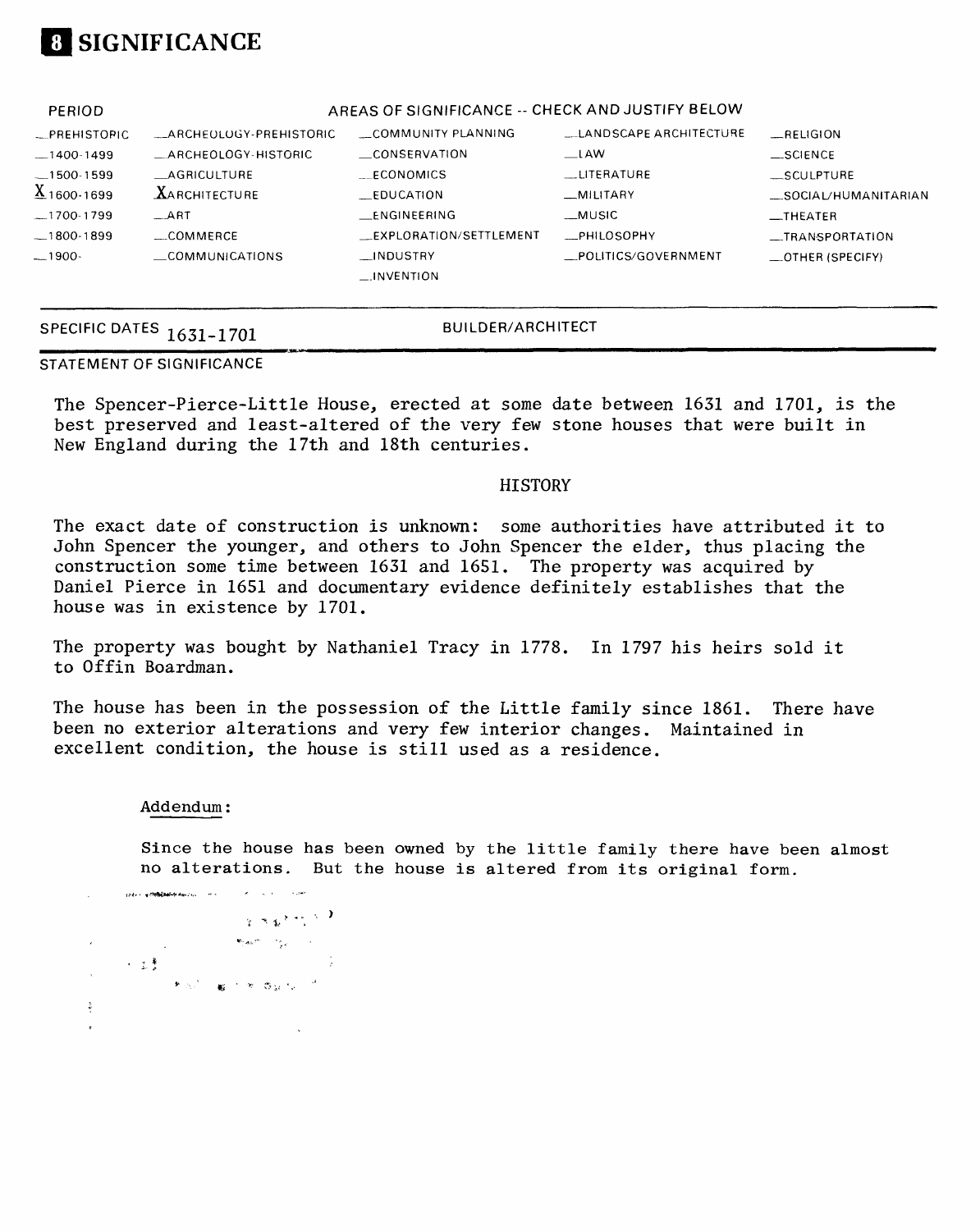### **MAJOR BIBLIOGRAPHICAL REFERENCES**

Hale, Albert, Old Newburyport Houses, Boston, 1912. Kimball, Fiske, Domestic Architecture of the American Colonies and of the Early Republic, New York, 1922. Morrison, Hugh, Early American Architecture, New York, 1952. Northend, Mary H. Historic Houses of New England, Boston, 1914.

# **JUGEOGRAPHICAL DATA**

ACREAGE OF NOMINATED PROPERTY C 50 aCTES UTM REFERENCES

| 8,01<br>410.           | 9. OI<br>4.    |             | 10.7.01<br>. O<br>∼ |                 |
|------------------------|----------------|-------------|---------------------|-----------------|
| <b>ZONE</b><br>EASTING | . HING<br>NOR1 | <b>ZONE</b> | <b>EASTING</b>      | <b>NORTHING</b> |
| $\cdot$                |                | . ب         | 0 <br>5 ו 10 א 14 ט | ້. ບ            |

**VERBAL BOUNDARY DESCRIPTION**

The Spencer-Pierce-Little House sits off the main road (High Road) on Little's Lane in the middle of a farm which has always been associated with the house. Over the years lots have been sold along Little's Lane near High Road and other land is leased for a small airport. For this reason the boundary has been drawn to include the Spencer-Pierce-Little House and surrounding farm buildings and an area of open farm land to maintain the proper environment associated with the

**LIST ALL STATES AND COUNTIES FOR PROPERTIES OVERLAPPING STATE OR COUNTY BOUNDARIES**

| <b>STATE</b> | CODE | <b>COUNTY</b> | CODE |
|--------------|------|---------------|------|
| <b>STATE</b> | CODE | <b>COUNTY</b> | CODE |

### **[FORM PREPARED BY**

NAME/TITLE Patricia Heintzelman, Architectural Historian, Landnark Review Project original form prepared by Charles Snell, 1968.

| <b>ORGANIZATION</b>        | DATE             |  |
|----------------------------|------------------|--|
| Historic Sites Survey      |                  |  |
| <b>STREET &amp; NUMBER</b> | <b>TELEPHONE</b> |  |
| 1100 L Street NW           | 523-5464         |  |
| <b>CITY OR TOWN</b>        | <b>STATE</b>     |  |
| Washington                 | D.C.             |  |

### **ESTATE HISTORIC PRESERVATION OFFICER CERTIFICATION**

**THE EVALUATED SIGNIFICANCE OF THIS PROPERTY WITHIN THE STATE IS:** 

| NATIONAL_                                                                                                                                                                              | <b>STATE</b> | LOCAL                     |
|----------------------------------------------------------------------------------------------------------------------------------------------------------------------------------------|--------------|---------------------------|
| As the designated State Historic Preservation Officer for the National Historic Preservation Antional State (Public Law 89-665).                                                       |              |                           |
| hereby nominate this property for inclusion in the National Register and certify that it has the new to the colding<br>criteria and procedures set forth by the National Park Service. |              |                           |
| FEDERAL REPRESENTATIVE SIGNATURE                                                                                                                                                       |              | Boundary Certified.<br>ma |
| <b>TITLE</b>                                                                                                                                                                           |              |                           |
| <b>FOR NPS USE ONLY</b><br>I HEREBY CERTIFY THAT THIS PROPERTY IN INCLUDED IN THE NATIONAL REGISTER                                                                                    |              | DATE                      |
| DIRECTOR, OFFICE OF ARCHEOLOGY AND K<br>K. 486338                                                                                                                                      |              | DATE                      |
| <b>KEEPER OF THE NATIONAL REGISTER</b>                                                                                                                                                 |              |                           |
|                                                                                                                                                                                        |              |                           |

MARINE TESTORIC '(Rail Je KollaRKS).